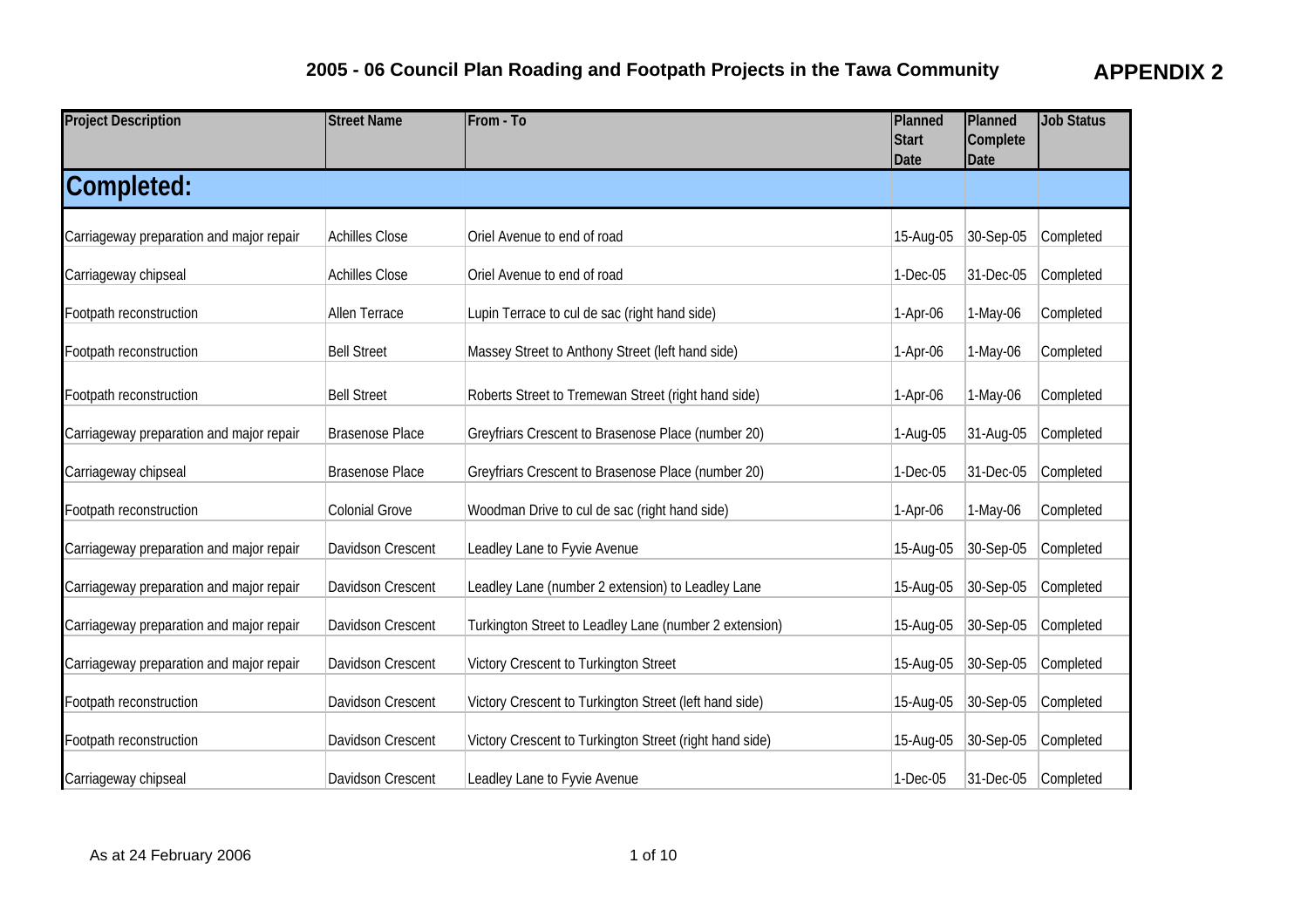| <b>Project Description</b>               | <b>Street Name</b>         | From - To                                              | Planned<br><b>Start</b><br>Date | Planned<br>Complete<br><b>Date</b> | <b>Job Status</b> |
|------------------------------------------|----------------------------|--------------------------------------------------------|---------------------------------|------------------------------------|-------------------|
| Carriageway chipseal                     | Davidson Crescent          | Leadley Lane (number 2 extension) to Leadley Lane      | 1-Dec-05                        | 31-Dec-05                          | Completed         |
| Carriageway chipseal                     | Davidson Crescent          | Turkington Street to Leadley Lane (number 2 extension) | 1-Dec-05                        | 31-Dec-05                          | Completed         |
| Carriageway chipseal                     | Davidson Crescent          | Victory Crescent to Turkington Street                  | 1-Dec-05                        | 31-Dec-05                          | Completed         |
| Carriageway preparation and major repair | <b>Essex Street</b>        | Main Road to Rewa Terrace                              | 15-Aug-05                       | 30-Sep-05                          | Completed         |
| Carriageway chipseal                     | <b>Gladys Scott Place</b>  | Bing Lucas Drive to cul de sac                         | 1-Dec-05                        | 31-Dec-05                          | Completed         |
| Carriageway preparation and major repair | <b>Gladys Scott Place</b>  | Bing Lucas Drive to cul de sac                         | 15-Aug-05                       | 30-Sep-05                          | Completed         |
| Carriageway preparation and major repair | <b>Gonville Street</b>     | <b>Fitzwilliam Terrace to Oriel Avenue</b>             | 15-Aug-05                       | 30-Sep-05                          | Completed         |
| Carriageway preparation and major repair | <b>Gonville Street</b>     | St Johns Terrace to Fitzwilliam Terrace                | 15-Aug-05                       | 30-Sep-05                          | Completed         |
| Carriageway chipseal                     | <b>Gonville Street</b>     | <b>Fitzwilliam Terrace to Oriel Avenue</b>             | 1-Dec-05                        | 31-Dec-05                          | Completed         |
| Carriageway chipseal                     | <b>Gonville Street</b>     | St Johns Terrace to Fitzwilliam Terrace                | 1-Dec-05                        | 31-Dec-05                          | Completed         |
| Carriageway preparation and major repair | <b>Greyfriars Crescent</b> | Brasenose Place to St Benets Place                     | 15-Aug-05                       | 30-Sep-05                          | Completed         |
| Carriageway preparation and major repair | <b>Greyfriars Crescent</b> | Newnham Court to Brasenose Place                       | 15-Aug-05                       | 30-Sep-05                          | Completed         |
| Carriageway preparation and major repair | <b>Greyfriars Crescent</b> | Oriel Avenue to Newnham Court                          | 15-Aug-05                       | 30-Sep-05                          | Completed         |
| Carriageway preparation and major repair | <b>Greyfriars Crescent</b> | St Benets Place to end of road                         | 15-Aug-05                       | 30-Sep-05                          | Completed         |
| Footpath reconstruction                  | Greyfriars Crescent        | Brasenose Place to St Benets Place (left hand side)    | 15-Aug-05                       | 30-Sep-05                          | Completed         |
| Footpath reconstruction                  | <b>Greyfriars Crescent</b> | Newnham Court to Brasenose Place (left hand side)      |                                 | 15-Aug-05 30-Sep-05                | Completed         |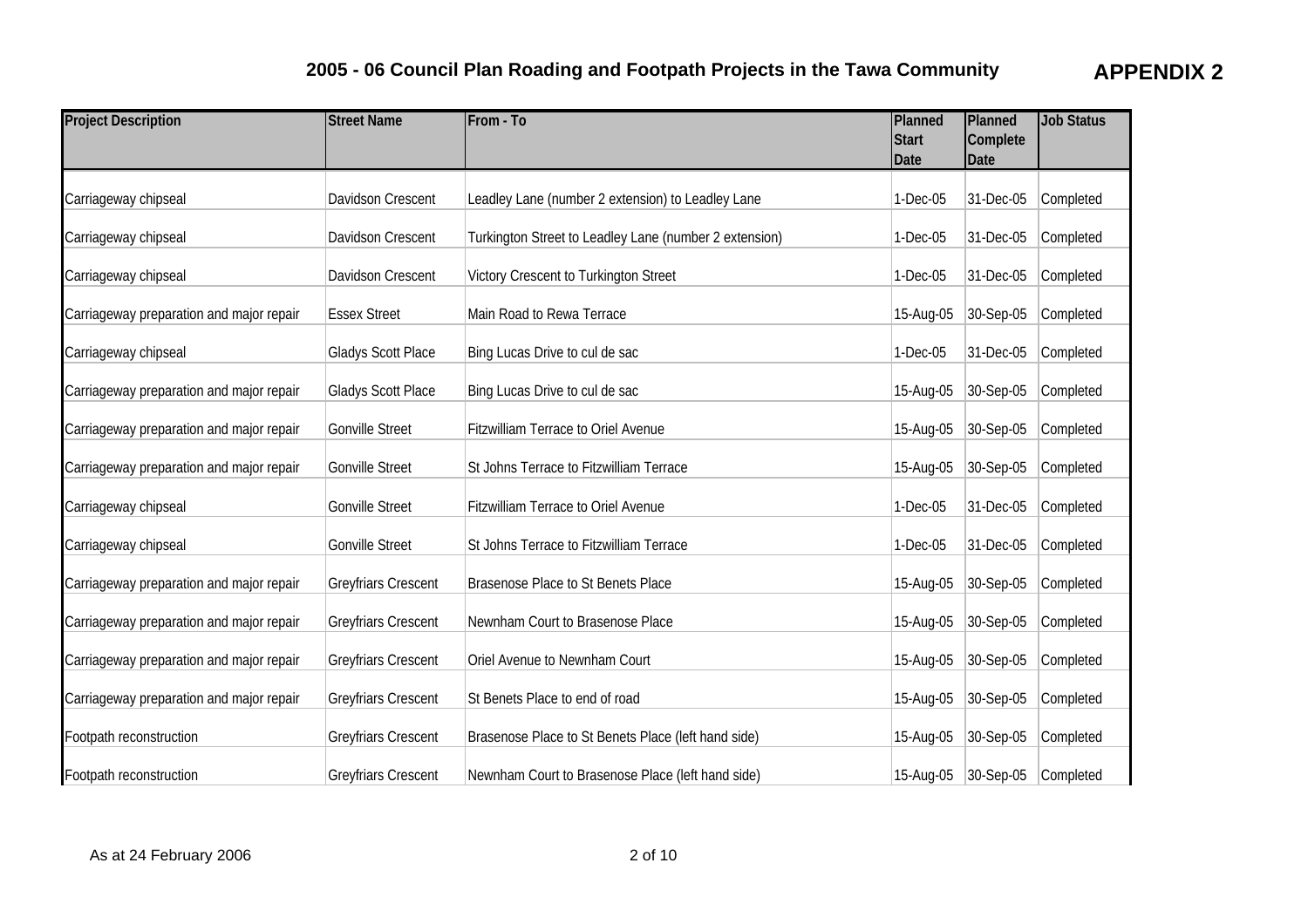| <b>Project Description</b>               | <b>Street Name</b>         | From - To                                           | Planned<br><b>Start</b><br>Date | Planned<br>Complete<br>Date | <b>Job Status</b> |
|------------------------------------------|----------------------------|-----------------------------------------------------|---------------------------------|-----------------------------|-------------------|
| Footpath reconstruction                  | <b>Greyfriars Crescent</b> | Oriel Avenue to Newnham Court (left hand side)      | 15-Aug-05                       | 30-Sep-05                   | Completed         |
| Footpath reconstruction                  | <b>Greyfriars Crescent</b> | St Benets Place to end of road (left hand side)     | 15-Aug-05                       | 30-Sep-05                   | Completed         |
| Carriageway chipseal                     | <b>Greyfriars Crescent</b> | <b>Brasenose Place to St Benets Place</b>           | 1-Dec-05                        | 31-Dec-05                   | Completed         |
| Carriageway chipseal                     | <b>Greyfriars Crescent</b> | Newnham Court to Brasenose Place                    | 1-Dec-05                        | 31-Dec-05                   | Completed         |
| Carriageway chipseal                     | <b>Greyfriars Crescent</b> | Oriel Avenue to Newnham Court                       | 1-Dec-05                        | 31-Dec-05                   | Completed         |
| Carriageway chipseal                     | <b>Greyfriars Crescent</b> | St Benets Place to end of road                      | 1-Dec-05                        | 31-Dec-05                   | Completed         |
| Carriageway preparation and major repair | Hampton Hill Road          | Olivia Crescent to Olivia Crescent                  | 15-Aug-05                       | 30-Sep-05                   | Completed         |
| Carriageway preparation and major repair | Hampton Hill Road          | Victory Crescent to Rimu Street                     | 15-Aug-05                       | 30-Sep-05                   | Completed         |
| Footpath reconstruction                  | Hampton Hill Road          | Olivia Crescent to Olivia Crescent (left hand side) | 15-Aug-05                       | 30-Sep-05                   | Completed         |
| Footpath reconstruction                  | Hampton Hill Road          | Victory Crescent to Rimu Street (left hand side)    | 15-Aug-05                       | 30-Sep-05                   | Completed         |
| Carriageway chipseal                     | Hampton Hill Road          | Olivia Crescent to Olivia Crescent                  | 1-Dec-05                        | 31-Dec-05                   | Completed         |
| Carriageway shape correction             | Hampton Hill Road          | Victory Crescent to Rimu Street                     | 1-Dec-05                        | 31-Dec-05                   | Completed         |
| Carriageway asphalt                      | Handyside Street           | <b>Collins Avenue to Mexted Terrace</b>             | 1-Dec-05                        | 31-Dec-05                   | Completed         |
| Carriageway asphalt                      | Handyside Street           | Mexted Terrace to end of road                       | 1-Dec-05                        | 31-Dec-05                   | Completed         |
| Carriageway preparation and major repair | Handyside Street           | <b>Collins Avenue to Mexted Terrace</b>             | 15-Aug-05                       | 30-Sep-05                   | Completed         |
| Carriageway preparation and major repair | Handyside Street           | Mexted Terrace to end of road                       |                                 | 15-Aug-05 30-Sep-05         | Completed         |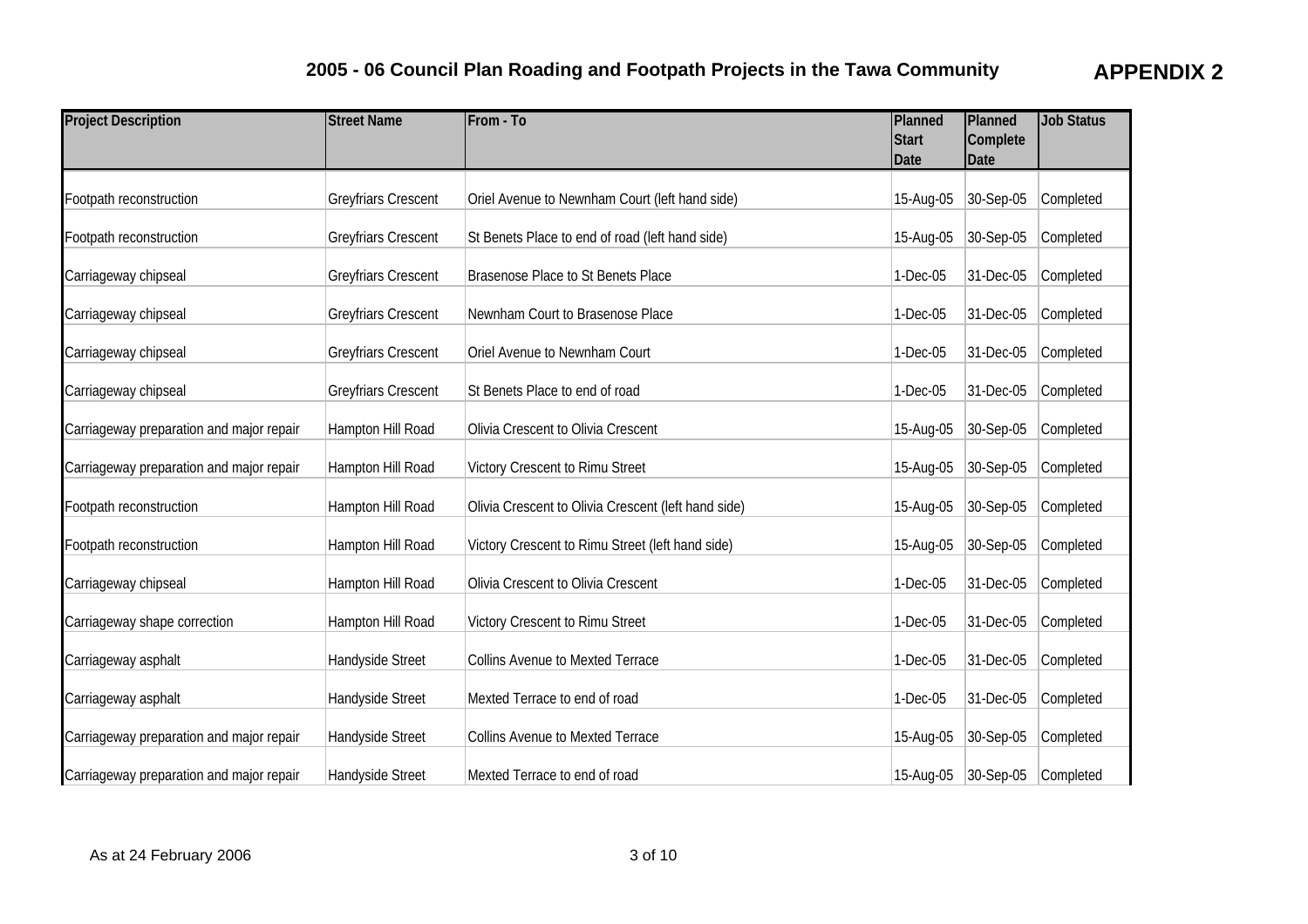| <b>Project Description</b>               | <b>Street Name</b> | From - To                                            | Planned<br>Start<br>Date | Planned<br>Complete<br>Date | <b>Job Status</b> |
|------------------------------------------|--------------------|------------------------------------------------------|--------------------------|-----------------------------|-------------------|
| Footpath reconstruction                  | Handyside Street   | Mexted Terrace to end of road (left hand side)       | 15-Aug-05                | 30-Sep-05                   | Completed         |
| Kerb and chanel minor maintenance        | Handyside Street   | Mexted Terrace to end of road (left hand side)       | 15-Aug-05                | 30-Sep-05                   | Completed         |
| Carriageway preparation and major repair | <b>Huia Street</b> | The Drive to Larsen Crescent                         | 15-Aug-05                | 30-Sep-05                   | Completed         |
| Carriageway chipseal                     | Huia Street        | The Drive to Larsen Crescent                         | 1-Dec-05                 | 31-Dec-05                   | Completed         |
| Carriageway preparation and major repair | Lincoln Avenue     | Main Road to Roy Street                              | 15-Aug-05                | 30-Sep-05                   | Completed         |
| Carriageway preparation and major repair | Lincoln Avenue     | Romney Square to Woodstock Terrace                   | 15-Aug-05                | 30-Sep-05                   | Completed         |
| Carriageway preparation and major repair | Lincoln Avenue     | Roy Street to Romney Square                          | 15-Aug-05                | 30-Sep-05                   | Completed         |
| Footpath reconstruction                  | Lincoln Avenue     | Main Road to Roy Street (left hand side)             | 15-Aug-05                | 30-Sep-05                   | Completed         |
| Footpath reconstruction                  | Lincoln Avenue     | Main Road to Roy Street (right hand side)            | 15-Aug-05                | 30-Sep-05                   | Completed         |
| Footpath reconstruction                  | Lincoln Avenue     | Romney Square to Woodstock Terrace (left hand side)  | 15-Aug-05                | 30-Sep-05                   | Completed         |
| Footpath reconstruction                  | Lincoln Avenue     | Romney Square to Woodstock Terrace (right hand side) | 15-Aug-05                | 30-Sep-05                   | Completed         |
| Footpath reconstruction                  | Lincoln Avenue     | Roy Street to Romney Square (right hand side)        | 15-Aug-05                | 30-Sep-05                   | Completed         |
| Carriageway asphalt                      | Lincoln Avenue     | Roy Street to Romney Square                          | 1-Dec-05                 | 31-Dec-05                   | Completed         |
| Carriageway shape correction             | Lincoln Avenue     | Main Road to Roy Street                              | 1-Dec-05                 | 31-Dec-05                   | Completed         |
| Carriageway shape correction             | Lincoln Avenue     | Romney Square to Woodstock Terrace                   | 1-Dec-05                 | 31-Dec-05                   | Completed         |
| Carriageway preparation and major repair | Linden Avenue      | Main Road to Findlay Street                          | 15-Aug-05                | $ 30-Sep-05 $               | Completed         |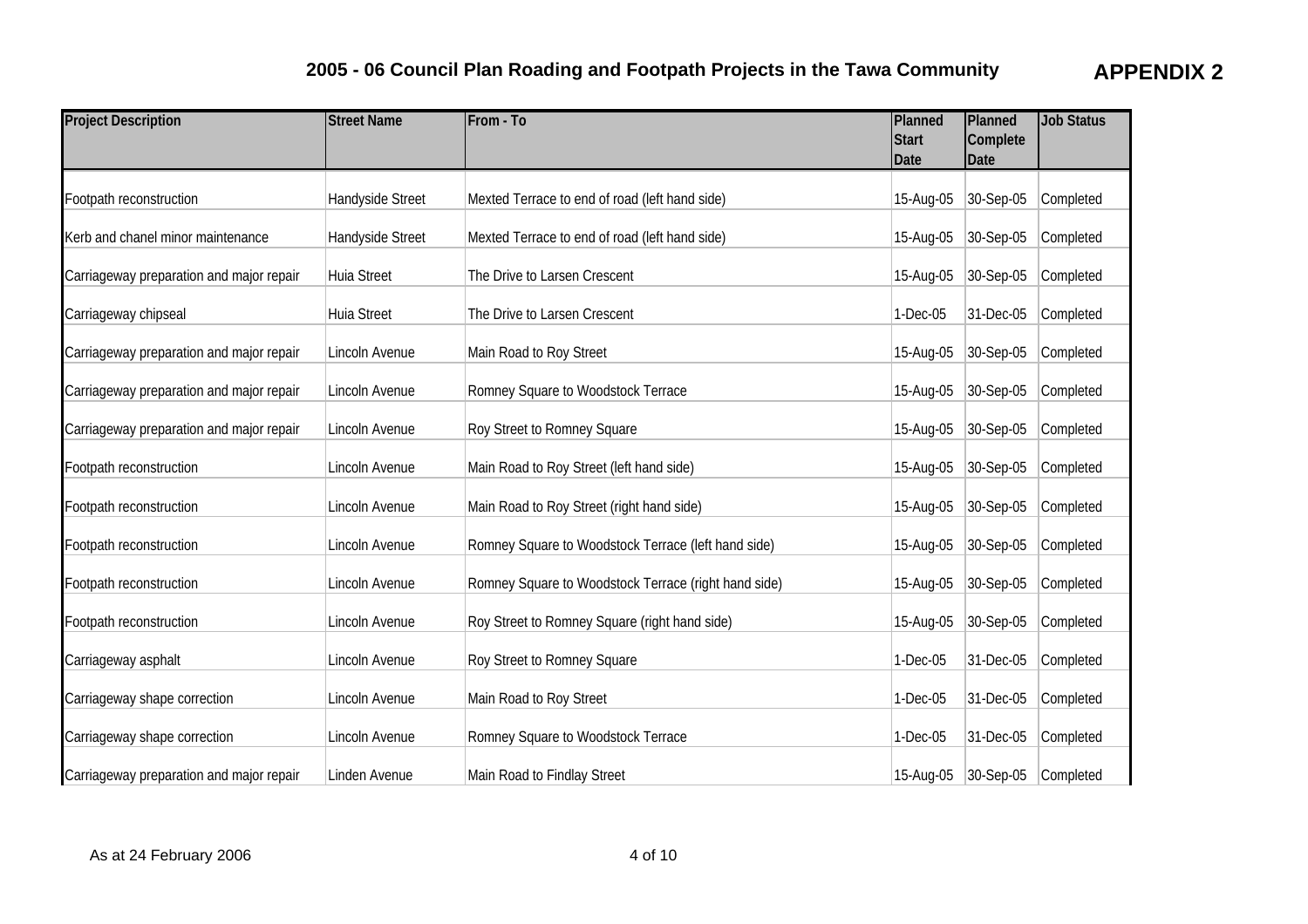| <b>Project Description</b>               | <b>Street Name</b>    | From - To                                                              | Planned<br><b>Start</b><br><b>Date</b> | Planned<br>Complete<br><b>Date</b> | <b>Job Status</b> |
|------------------------------------------|-----------------------|------------------------------------------------------------------------|----------------------------------------|------------------------------------|-------------------|
| Carriageway shape correction             | Linden Avenue         | Main Road to Findlay Street                                            | 1-Dec-05                               | 31-Dec-05                          | Completed         |
| Carriageway preparation and major repair | Lyndhurst Road        | Lyndhurst Road (number 11 driveway) to Tainui Terrace                  | 15-Aug-05                              | 31-Mar-06                          | Completed         |
| Carriageway preparation and major repair | Lyndhurst Road        | Main Road/ Lyndhurst Road r/about to Ngatitoa Street                   | 15-Aug-05                              | 1-Apr-06                           | Completed         |
| Carriageway preparation and major repair | Lyndhurst Road        | Ngatitoa Street to Roy Street                                          | 15-Aug-05                              | $ 2-Apr-06 $                       | Completed         |
| Carriageway preparation and major repair | Lyndhurst Road        | Roy Street to Lyndhurst Road (number 11 driveway)                      | 15-Aug-05                              | $3-Apr-06$                         | Completed         |
| Carriageway preparation and major repair | Lyndhurst Road        | Tainui Terrace to Chester Road                                         | 15-Aug-05                              | $4-Apr-06$                         | Completed         |
| Footpath reconstruction                  | Lyndhurst Road        | Main Road/ Lyndhurst Road r/about to Ngatitoa Street (right hand side) | 15-Aug-05                              | 5-Apr-06                           | Completed         |
| Footpath reconstruction                  | Lyndhurst Road        | Tainui Terrace to Chester Road (left hand side)                        | 15-Aug-05                              | $6-Apr-06$                         | Completed         |
| Footpath reconstruction                  | Lyndhurst Road        | Tainui Terrace to Chester Road (right hand side)                       | 15-Aug-05                              | 7-Apr-06                           | Completed         |
| Footpath reconstruction                  | Mahoe Street          | Allen Terrace to cul de sac (right hand side)                          | 1-Apr-06                               | 1-May-06                           | Completed         |
| Footpath reconstruction                  | McLellan Street       | Hinau Street to Ranui Terrace (right hand side)                        | 1-Apr-06                               | 1-May-06                           | Completed         |
| Carriageway preparation and major repair | <b>Mexted Terrace</b> | <b>Bell Street to Coates Street</b>                                    | 15-Aug-05                              | 30-Sep-05                          | Completed         |
| Carriageway preparation and major repair | Mexted Terrace        | <b>Coates Street to Tremewan Street</b>                                | 15-Aug-05                              | 30-Sep-05                          | Completed         |
| Carriageway preparation and major repair | <b>Mexted Terrace</b> | Handyside Street to Bell Street                                        | 15-Aug-05                              | 30-Sep-05                          | Completed         |
| Footpath reconstruction                  | Mexted Terrace        | Bell Street to Coates Street (right hand side)                         | 15-Aug-05                              | 30-Sep-05                          | Completed         |
| Footpath reconstruction                  | <b>Mexted Terrace</b> | Handyside Street to Bell Street (right hand side)                      | 15-Aug-05                              | $ 30-Sep-05$                       | Completed         |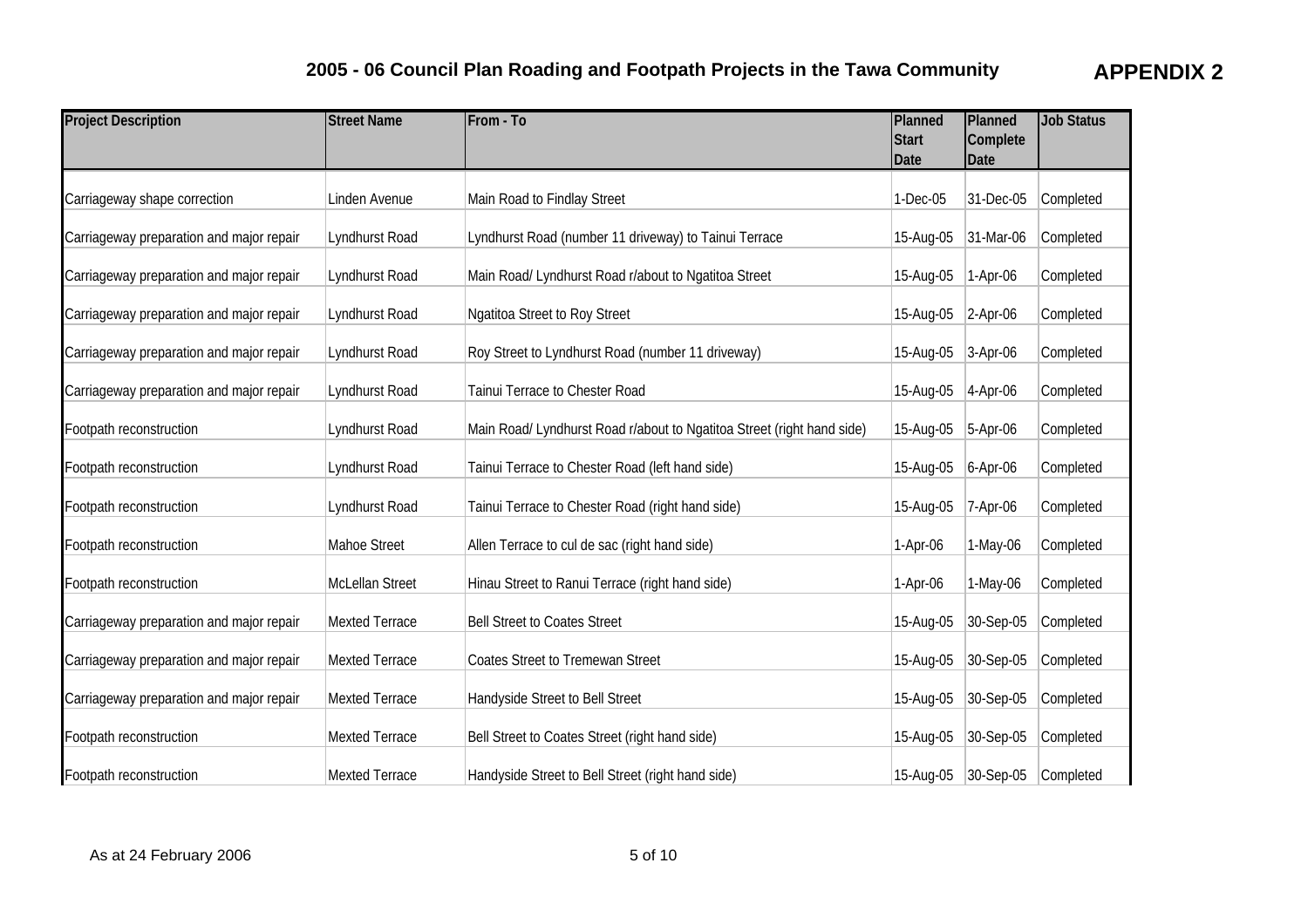| <b>Project Description</b>               | <b>Street Name</b>    | From - To                                                            | Planned<br><b>Start</b><br><b>Date</b> | Planned<br>Complete<br><b>Date</b> | <b>Job Status</b> |
|------------------------------------------|-----------------------|----------------------------------------------------------------------|----------------------------------------|------------------------------------|-------------------|
| Carriageway chipseal                     | <b>Mexted Terrace</b> | <b>Bell Street to Coates Street</b>                                  | 1-Dec-05                               | 31-Dec-05                          | Completed         |
| Carriageway chipseal                     | <b>Mexted Terrace</b> | <b>Coates Street to Tremewan Street</b>                              | 1-Dec-05                               | 31-Dec-05                          | Completed         |
| Carriageway chipseal                     | <b>Mexted Terrace</b> | Handyside Street to Bell Street                                      | 1-Dec-05                               | 31-Dec-05                          | Completed         |
| Carriageway chipseal                     | Ngatitoa Street       | Ngatitoa Street (number 3 driveway) to The Drive                     | 1-Dec-05                               | 31-Dec-05                          | Completed         |
| Carriageway preparation and major repair | Ngatitoa Street       | Ngatitoa Street (number 3 driveway) to The Drive                     | 15-Aug-05                              | 30-Sep-05                          | Completed         |
| Footpath reconstruction                  | Ngatitoa Street       | Ngatitoa Street (number 3 driveway) to The Drive (left hand side)    | 15-Aug-05                              | 30-Sep-05                          | Completed         |
| Carriageway preparation and major repair | Oriel Avenue          | Oriel Avenue to end of road (number 56 extension)                    | 15-Aug-05                              | 30-Sep-05                          | Completed         |
| Carriageway preparation and major repair | <b>Oxford Street</b>  | Main Road to Cambridge Street                                        | 15-Aug-05                              | $ 30 - \text{Sep-05} $             | Completed         |
| Carriageway preparation and major repair | <b>Oxford Street</b>  | Road widens to end of road                                           | 15-Aug-05                              | 30-Sep-05                          | Completed         |
| Carriageway preparation and major repair | <b>Oxford Street</b>  | Surrey Street/ Oxford Street r/about to road widens                  | 15-Aug-05                              | 30-Sep-05                          | Completed         |
| Footpath reconstruction                  | <b>Oxford Street</b>  | Main Road to Cambridge Street (right hand side)                      | 15-Aug-05                              | 30-Sep-05                          | Completed         |
| Footpath reconstruction                  | <b>Oxford Street</b>  | Surrey Street/ Oxford Street r/about to road widens (left hand side) | 15-Aug-05                              | 30-Sep-05                          | Completed         |
| Carriageway chipseal                     | <b>Oxford Street</b>  | Main Road to Cambridge Street                                        | 1-Dec-05                               | 31-Dec-05                          | Completed         |
| Carriageway chipseal                     | <b>Oxford Street</b>  | Road widens to end of road                                           | $1-Dec-05$                             | 31-Dec-05                          | Completed         |
| Carriageway chipseal                     | <b>Oxford Street</b>  | Surrey Street/ Oxford Street r/about to road widens                  | 1-Dec-05                               | 31-Dec-05                          | Completed         |
| Carriageway preparation and major repair | Peckham Grove         | Peckham Grove to end of road (number 10 right of way)                | 15-Aug-05                              | $ 30-Sep-05 $                      | Completed         |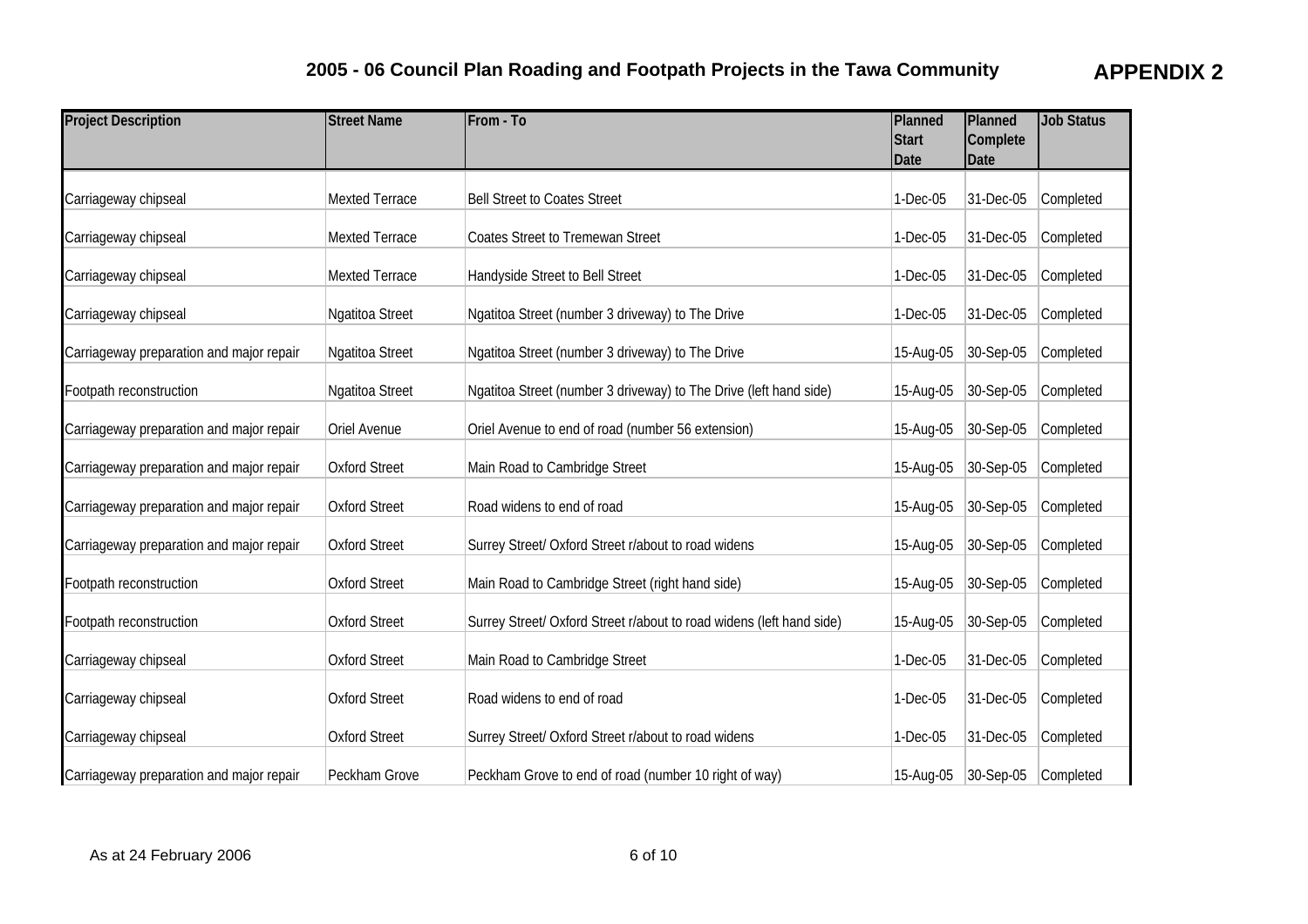| <b>Project Description</b>               | <b>Street Name</b>    | From - To                                             | Planned<br><b>Start</b><br><b>Date</b> | Planned<br>Complete<br><b>Date</b> | <b>Job Status</b> |
|------------------------------------------|-----------------------|-------------------------------------------------------|----------------------------------------|------------------------------------|-------------------|
| Carriageway shape correction             | Peckham Grove         | Peckham Grove to end of road (number 10 right of way) | 1-Dec-05                               | 31-Dec-05                          | Completed         |
| Footpath reconstruction                  | Pembroke Street       | St Johns Terrace to cul de sac (right hand side)      | 15-Aug-05                              | 30-Sep-05                          | Completed         |
| Carriageway preparation and major repair | Peterhouse Street     | Balliol Drive to Peterhouse Street (number 19 east)   | 15-Aug-05                              | 30-Sep-05                          | Completed         |
| Carriageway chipseal                     | Peterhouse Street     | Balliol Drive to Peterhouse Street (number 19 east)   | 1-Dec-05                               | 31-Dec-05                          | Completed         |
| Carriageway chipseal                     | Rewa Terrace          | End of road to Essex Street                           | 1-Dec-05                               | 31-Dec-05                          | Completed         |
| Carriageway chipseal                     | Rewa Terrace          | Essex Street to end of road                           | 1-Dec-05                               | 31-Dec-05                          | Completed         |
| Carriageway preparation and major repair | Rewa Terrace          | End of road to Essex Street                           | 15-Aug-05                              | 30-Sep-05                          | Completed         |
| Carriageway preparation and major repair | Rewa Terrace          | Essex Street to end of road                           | 15-Aug-05                              | 30-Sep-05                          | Completed         |
| Kerb and chanel minor maintenance        | Rewa Terrace          | End of road to Essex Street (left hand side)          | 15-Aug-05                              | 30-Sep-05                          | Completed         |
| Footpath reconstruction                  | <b>Roberts Street</b> | Bell Street to Tremewan Street (right hand side)      | 1-Apr-06                               | 1-May-06                           | Completed         |
| Carriageway preparation and major repair | Romney Square         | Roy Street to Lincoln Street                          | 15-Aug-05                              | 30-Sep-05                          | Completed         |
| Carriageway chipseal                     | Romney Square         | Roy Street to Lincoln Street                          | 1-Dec-05                               | 31-Dec-05                          | Completed         |
| Carriageway preparation and major repair | <b>Roy Street</b>     | Lyndhurst Road to Romney Square                       | 15-Aug-05                              | 30-Sep-05                          | Completed         |
| Carriageway preparation and major repair | <b>Roy Street</b>     | Romney Square to Lincoln Avenue                       | 15-Aug-05                              | 30-Sep-05                          | Completed         |
| Carriageway chipseal                     | <b>Roy Street</b>     | Lyndhurst Road to Romney Square                       | 1-Dec-05                               | 31-Dec-05                          | Completed         |
| Carriageway chipseal                     | <b>Roy Street</b>     | Romney Square to Lincoln Avenue                       | $1-Dec-05$                             | 31-Dec-05                          | Completed         |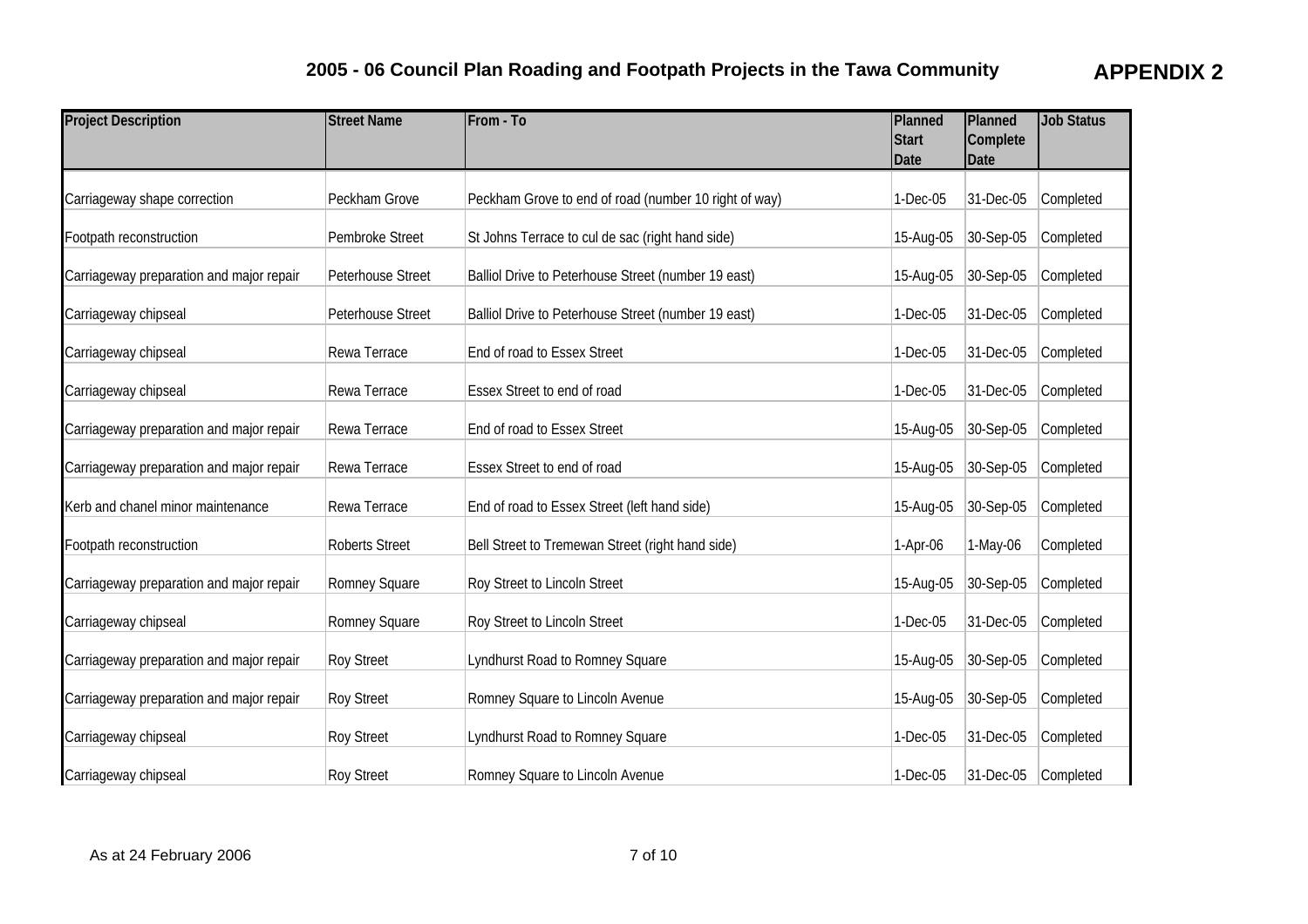| <b>Project Description</b>               | <b>Street Name</b>   | From - To                                                           | Planned<br><b>Start</b><br>Date | Planned<br>Complete<br><b>Date</b> | <b>Job Status</b> |
|------------------------------------------|----------------------|---------------------------------------------------------------------|---------------------------------|------------------------------------|-------------------|
| Carriageway preparation and major repair | South Street         | Ranui Terrace to cul de sac                                         | 15-Aug-05                       | 30-Sep-05                          | Completed         |
| Carriageway chipseal                     | South Street         | Ranui Terrace to cul de sac                                         | 1-Dec-05                        | 31-Dec-05                          | Completed         |
| Carriageway preparation and major repair | St Johns Terrace     | <b>Gonville Street to Nuffield Street</b>                           | 15-Aug-05                       | 30-Sep-05                          | Completed         |
| Carriageway chipseal                     | St Johns Terrace     | Gonville Street to Nuffield Street                                  | 1-Dec-05                        | 31-Dec-05                          | Completed         |
| Carriageway chipseal                     | <b>Surrey Street</b> | Main Road to Oxford Street/ Surrey Street r/about                   | 1-Dec-05                        | 31-Dec-05                          | Completed         |
| Carriageway preparation and major repair | <b>Surrey Street</b> | Main Road to Oxford Street/ Surrey Street r/about                   | 15-Aug-05                       | 30-Sep-05                          | Completed         |
| Carriageway preparation and major repair | <b>Surrey Street</b> | Oxford Street/ Surrey Street r/about to bridge                      | 15-Aug-05                       | 30-Sep-05                          | Completed         |
| Carriageway shape correction             | <b>Surrey Street</b> | Oxford Street/ Surrey Street r/about to bridge                      | 1-Dec-05                        | 31-Dec-05                          | Completed         |
| Footpath reconstruction                  | <b>Surrey Street</b> | Main Road to Oxford Street/ Surrey Street r/about (left hand side)  | 15-Aug-05                       | 30-Sep-05                          | Completed         |
| Footpath reconstruction                  | <b>Surrey Street</b> | Main Road to Oxford Street/ Surrey Street r/about (right hand side) | 15-Aug-05                       | 30-Sep-05                          | Completed         |
| Kerb and chanel minor maintenance        | <b>Surrey Street</b> | Main Road to Oxford Street/ Surrey Street r/about (left hand side)  | 15-Aug-05                       | 30-Sep-05                          | Completed         |
| Kerb and chanel minor maintenance        | <b>Surrey Street</b> | Main Road to Oxford Street/ Surrey Street r/about (right hand side) | 15-Aug-05                       | 30-Sep-05                          | Completed         |
| Kerb and chanel minor maintenance        | <b>Surrey Street</b> | Oxford Street/ Surrey Street r/about to bridge (right hand side)    | 15-Aug-05                       | 30-Sep-05                          | Completed         |
| Carriageway preparation and major repair | Takapu Road          | SH1 offramp to Bing Lucas Drive                                     | 1-Oct-05                        | 31-Oct-05                          | Completed         |
| Carriageway chipseal                     | Takapu Road          | SH1 offramp to Bing Lucas Drive                                     | 1-Jan-06                        | 31-Jan-06                          | Completed         |
| Carriageway preparation and major repair | <b>Tawa Street</b>   | Main Road/ The Drive r/about to Duncan Street                       | 15-Aug-05                       | $ 30-Sep-05 $                      | Completed         |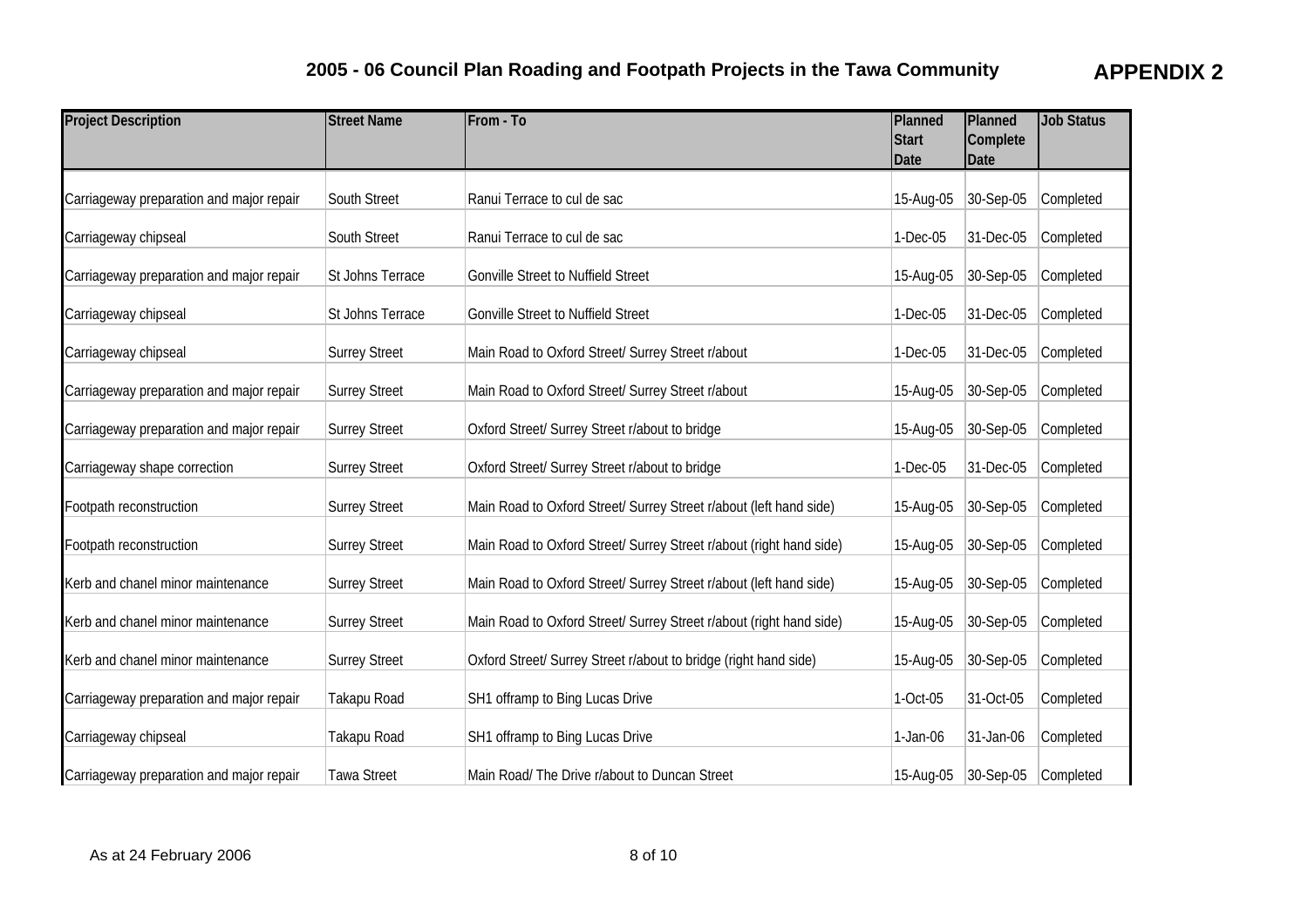| <b>Project Description</b>               | <b>Street Name</b>     | From - To                                       | Planned<br><b>Start</b><br><b>Date</b> | Planned<br>Complete<br>Date | <b>Job Status</b> |
|------------------------------------------|------------------------|-------------------------------------------------|----------------------------------------|-----------------------------|-------------------|
| Carriageway shape correction             | Tawa Street            | Main Road/ The Drive r/about to Duncan Street   | 1-Dec-05                               | 31-Dec-05                   | Completed         |
| Carriageway preparation and major repair | Taylor Terrace         | Tawa Terrace to Morgan Place                    | 15-Aug-05                              | 30-Sep-05                   | Completed         |
| Carriageway preparation and major repair | <b>Taylor Terrace</b>  | Zande Terrace to cul de sac                     | 15-Aug-05                              | 30-Sep-05                   | Completed         |
| Footpath reconstruction                  | Taylor Terrace         | Zande Terrace to cul de sac (left hand side)    | 15-Aug-05                              | 30-Sep-05                   | Completed         |
| Footpath reconstruction                  | Taylor Terrace         | Zande Terrace to cul de sac (right hand side)   | 15-Aug-05                              | 30-Sep-05                   | Completed         |
| Carriageway chipseal                     | Taylor Terrace         | Tawa Terrace to Morgan Place                    | 1-Dec-05                               | 31-Dec-05                   | Completed         |
| Carriageway chipseal                     | Taylor Terrace         | Zande Terrace to cul de sac                     | 1-Dec-05                               | 31-Dec-05                   | Completed         |
| Carriageway preparation and major repair | <b>Tremewan Street</b> | Mexted Terrace to North Street                  | 15-Aug-05                              | $ 30 - \text{Sep-05} $      | Completed         |
| Kerb and chanel minor maintenance        | <b>Tremewan Street</b> | Mexted Terrace to North Street (left hand side) | 15-Aug-05                              | 30-Sep-05                   | Completed         |
| Carriageway chipseal                     | <b>Tremewan Street</b> | Mexted Terrace to North Street                  | 1-Dec-05                               | 31-Dec-05                   | Completed         |
| Carriageway preparation and major repair | Tui Terrace            | Kiwi Crescent to cul de sac                     | 15-Aug-05                              | $ 30-Sep-05 $               | Completed         |
| Footpath reconstruction                  | Tui Terrace            | Kiwi Crescent to cul de sac (left hand side)    | 15-Aug-05                              | 30-Sep-05                   | Completed         |
| Footpath reconstruction                  | Tui Terrace            | Kiwi Crescent to cul de sac (right hand side)   | 15-Aug-05                              | 30-Sep-05                   | Completed         |
| Kerb and chanel minor maintenance        | Tui Terrace            | Kiwi Crescent to cul de sac (left hand side)    | 15-Aug-05                              | 30-Sep-05                   | Completed         |
| Kerb and chanel minor maintenance        | Tui Terrace            | Kiwi Crescent to cul de sac (right hand side)   | 15-Aug-05                              | 30-Sep-05                   | Completed         |
| Carriageway chipseal                     | Tui Terrace            | Kiwi Crescent to cul de sac                     | 1-Dec-05                               | 31-Dec-05                   | Completed         |